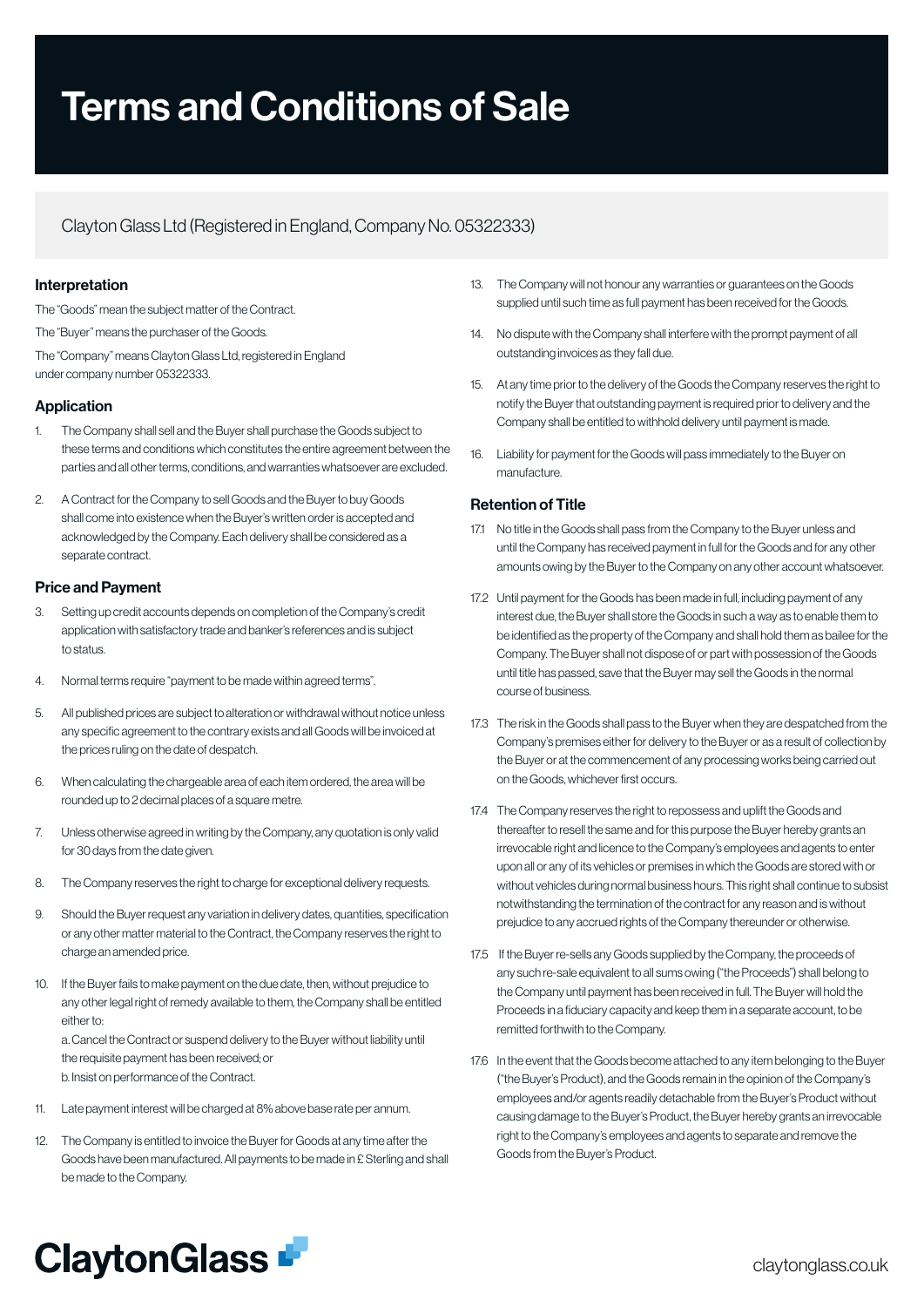17.7 The Buyer's right to possession shall cease forthwith in the following events:

a. the Buyer has not paid all amounts due to the Company on any account whatsoever;

b. the Buyer is declared bankrupt or makes or attempts to make any proposal to his creditors for composition or other voluntary arrangement with its creditors or does or fails to do anything which would entitle a petition for winding up or a bankruptcy order to be presented;

c. the Buyer does or fails to do anything which would entitle any person to appoint a receiver to the whole or part of the Buyer's assets or would entitle any person to present a petition for the administration of the Buyer or a resolution is passed for the winding up of the Buyer;

d. a judgment against the Buyer remains unsatisfied;

e. the Buyer is unable to pay a debt to a third party as it falls due and/or is or is deemed to be insolvent;

f. any distress or execution is levied against any of the Buyer's assets; and

g. the Buyer refuses or fails to take delivery of the Goods tendered under the contract.

- 17.8 Until title has passed, the Buyer shall at all times keep the Goods comprehensively insured against loss or damage by accident, fire, theft, and other risk usually covered by insurance in the type of business for which the Goods are for the time being used in an amount at least equal to the balance of the price for the same time to time remaining outstanding. The policy shall bear an endorsement recording the Company's interest.
- 17.9 All mitigation/recovery activities by the Company under the contract between the parties are agreed to be entirely without prejudice to any additional claims it may have against the Buyer for any failure by the Buyer to complete its obligations under the contract.
- 17.10 In the event of any of the occurrences referred to in the sub-clause above entitled "Termination of Buyer's Rights" arising, all sums due from the Buyer to the Company shall become immediately due and payable without deduction, set-off or counterclaim.

## **Specifications**

- 18. Notwithstanding any specifications of the Buyer to the contrary, the Company reserves the right to refuse to manufacture units which do not completely comply with all safety and statutory legislation.
- 19. All drawings, literature, technical specifications and samples provided by the Company to the Buyer are the copyright of Clayton Glass Ltd and the Buyer undertakes to keep all such copyright material confidential at all times.
- 20. Any typographical, clerical or other error or omission of any sort in any literature or document submitted to the Buyer by the Company shall be subject to correction without any liability on behalf of the Company. The Company undertakes to inform the buyer of any corrections.
- 21. Where templates are submitted by the Buyer, and dimensions differ from written instructions on accompanying orders, the units will be manufactured to the size of the Buyer's template. Paper templates are not accepted. Alterations cannot be made once units are made.
- 22. Due to a policy of continuous development in the Company's manufacturing processes and the availability of supply of raw materials, the Company reserves the right to modify design and specification in any of the Company's products at any time.

#### **Delivery**

- 23. The Company shall not be deemed to have breached the Contract, nor shall it be held liable to the Buyer in the event of any failure or delay in the Company's performance of any of their obligations in relation to the Contract if the failure or delay was beyond the control of the Company.
- 24. Delivery shall be deemed to occur in the instant that the Buyer or specified recipient handles the Goods or any part thereof which the Company have allocated to the Buyer. If the Goods are sold on a "collect" basis and the vehicle has loading equipment, delivery occurs on loading.
- 25. The Buyer shall have no claim for shortages or defects, unless the Buyer notifies the Company in writing within 48 hours of delivery of the Goods. In the event that the Buyer alleges the Goods to be defective, the Buyer must give the Company the opportunity to examine the Goods and investigate any complaint made.
- 26. Subject to clause 9 above, the Company will deliver all Goods to the address notified provided that the Buyer supplies a clear address and that there is good access to the delivery point.
- 27. Any delivery date or time given by the Company is an estimate only. The Company cannot be held liable for any costs or expenses should delivery occur later than expected.
- 28. The Company will deliver the product either loose, or on a returnable stillage (timber or metal in construction). Where the returnable stillage is left with the goods, the buyer will be liable for the returnable stillage and will make available for collection (from the same location delivered to) within 14 days of receipt. Failure to do so, the buyer will be charged £500 per metal stillage and £100 per wooden stillage, on receipt of payment the ownership of the stillage would pass to the buyer.
- 29. Should the Buyer or their recipient be unable to accept delivery of the Goods at the specified time the Company will endeavor to provide adequate storage for the Goods until the Buyer is able to receive them. The Company reserves the right to charge the Buyer for all reasonable additional transport costs incurred, and to invoice the Buyer as if the Goods had been delivered.
- 30. If the Buyer's own glass is provided it will be given the same care and attention as the Company's glass, but in accordance with usual trade practice such glass will be deemed as the Buyer's own glass.

#### Warranties and Liability

- 31. The Company's employees or agents are not authorised to make any verbal representations regarding the Goods. The Company shall not be held liable for any defect or damage caused by incorrect handling, storage, installation, or subsequent use of the Goods on the part of the Buyer or any third party.
- 32. The Company shall not be held liable to the Buyer for any accidental damage, consequential loss, costs, expenses, loss of profits, goodwill, labour costs or any other claim which arises out of the supply of the Goods, their consequent use or resale by the Buyer or third-party claims. Due to ongoing product development through the supply chain, under the warranty provided, the Company cannot guarantee any replacement will technically match the light transmission, light reflection, or the colour of the original product supplied. Where an exact match is not possible, the Company will endeavor to supply a replacement product with comparable heat loss / solar control properties as possible, based on the range of products available at the time. This explicitly does not extend to replacing other products or an entire order in the event of one item failing its warranty.